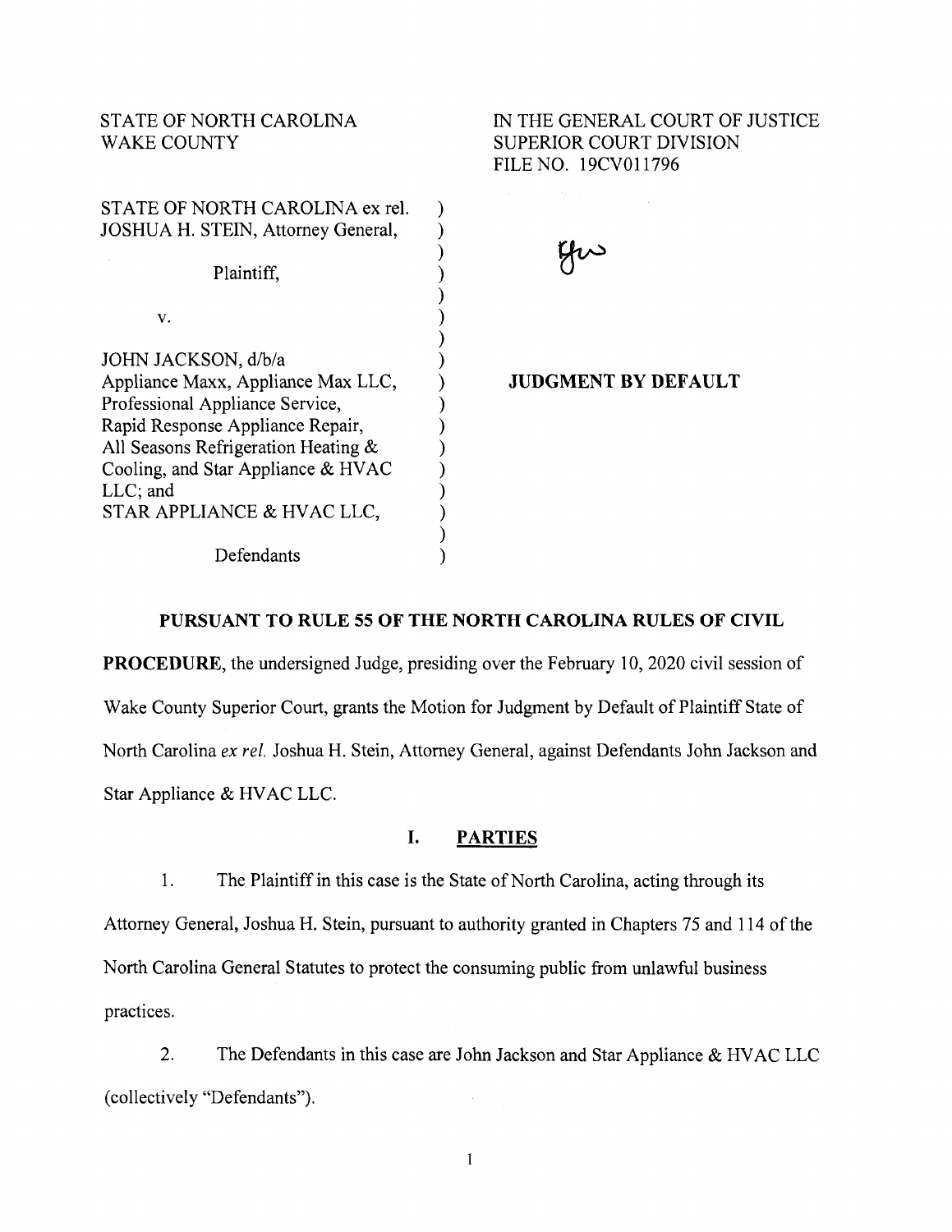#### **II. FINDINGS OF FACT**

3. The State filed its Complaint, Motion for Temporary Restraining Order and Motion for Preliminary Injunction, with supporting affidavits, on August 28, 2019.

4. In its Complaint, the State alleged that Defendants engaged in trade and commerce affecting consumers within the meaning of the North Carolina Unfair and Deceptive Trade Practices Act, N.C. Gen. Stat.§ 75-1.1 *et seq.* The State further alleged that Defendants engaged in misleading and deceptive practices in violation of N.C. Gen. Stat. § 75-1.1, *et seq.* The State sought a permanent injunction, restitution, civil penalties, and other equitable relief against Defendants, alleging that Defendants' unlawful acts and practices included, but were not limited to, the following:

- (a) knowingly and intentionally taking money from consumers for nonexistent repair of appliances;
- (b) taking money from consumers for the purchase of a part or parts, when, upon information and belief, no parts were ever purchased;
- ( c) failing to refund consumers' deposits even though Defendants did no work and, upon information and belief, did not purchase any parts;
- (d) making false promises that the contractually-promised work would eventually be completed;
- (e) making false promises that the consumer's deposit would be returned;
- (f) making numerous excuses for the failure to return to actually repair the appliance, which, upon information and belief, were false;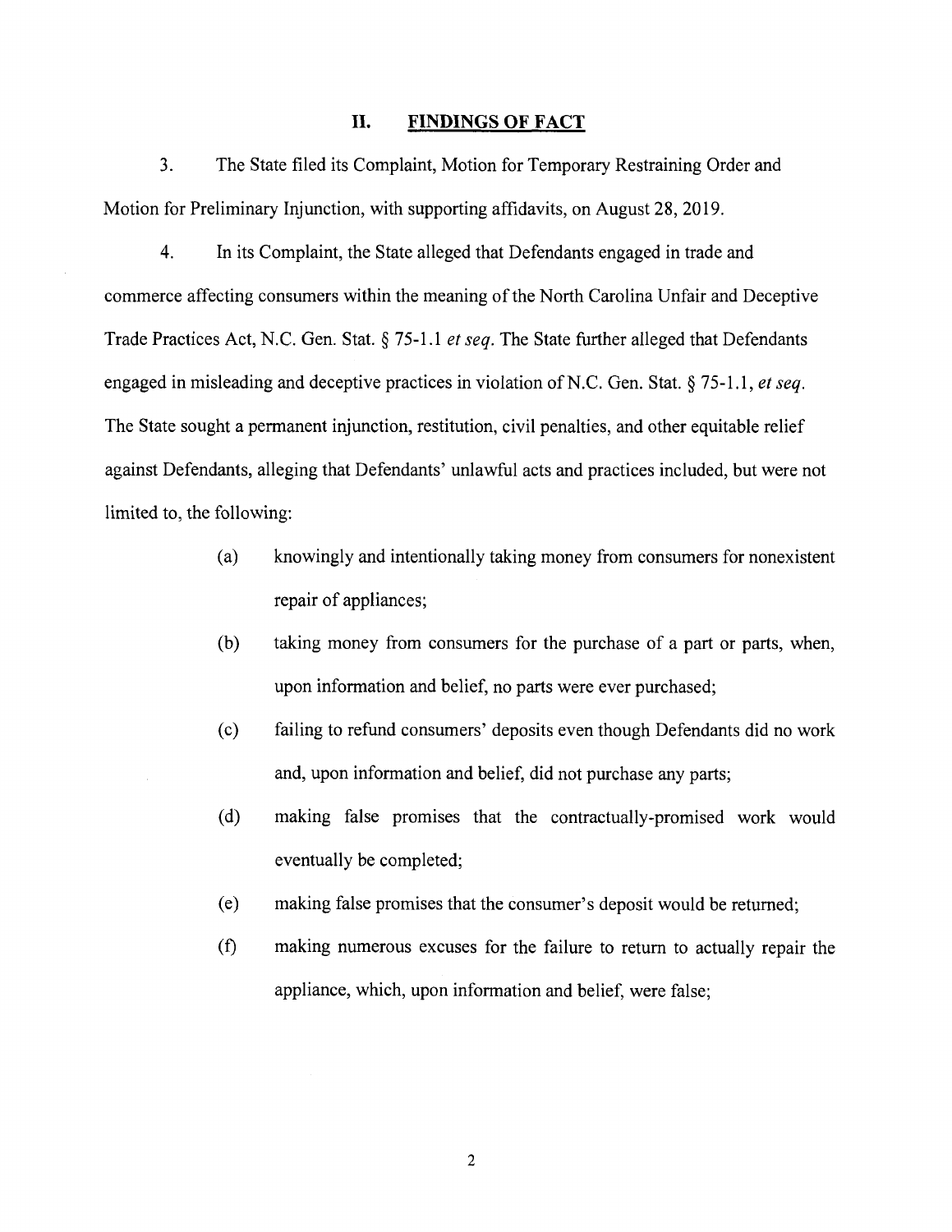- (g) using multiple business names and personal aliases for the purpose of deceiving consumers, as consumers exercised due diligence in trying to select a reputable repair technician;
- (h) installing incorrect parts in consumers' appliances; and
- (i) systematically soliciting consumers, via various Internet sites, for an appliance repair business that Jackson operated solely as a means to take money from consumers without performing any real service.

5. On September 3, 2019, pursuant to N.C. Gen. Stat.§ 75-14, Superior Court Judge Paul Ridgeway granted the State's Motion for a Temporary Restraining Order ("TRO") against Defendants. Among other provisions, the TRO enjoined Defendants from offering and performing appliance repair services.

6. On September 9, 2019, pursuant to N.C. Gen. Stat.§ 75-14, Superior Court Judge Andrew Heath entered an order granting the State's Motion for a Preliminary Injunction against Defendants, enjoining Defendants from, *inter alia,* offering and performing appliance repair services.

7. On January 2, 2020, pursuant to N.C. Rule of Civil Procedure 55(a), the Wake County Clerk of Court entered an Entry of Default against Defendants upon the State's Motion for Entry of Default.

8. On January 6, 2020, the State filed a Motion for Judgment by Default with this Court, moving that this Judgment by Default be granted, pursuant to Rule 55(b)(2) of the North Carolina Rules of Civil Procedure.

#### **III.** CONCLUSIONS OF LAW

9. Defendants have at all relevant times resided and conducted business in the State

3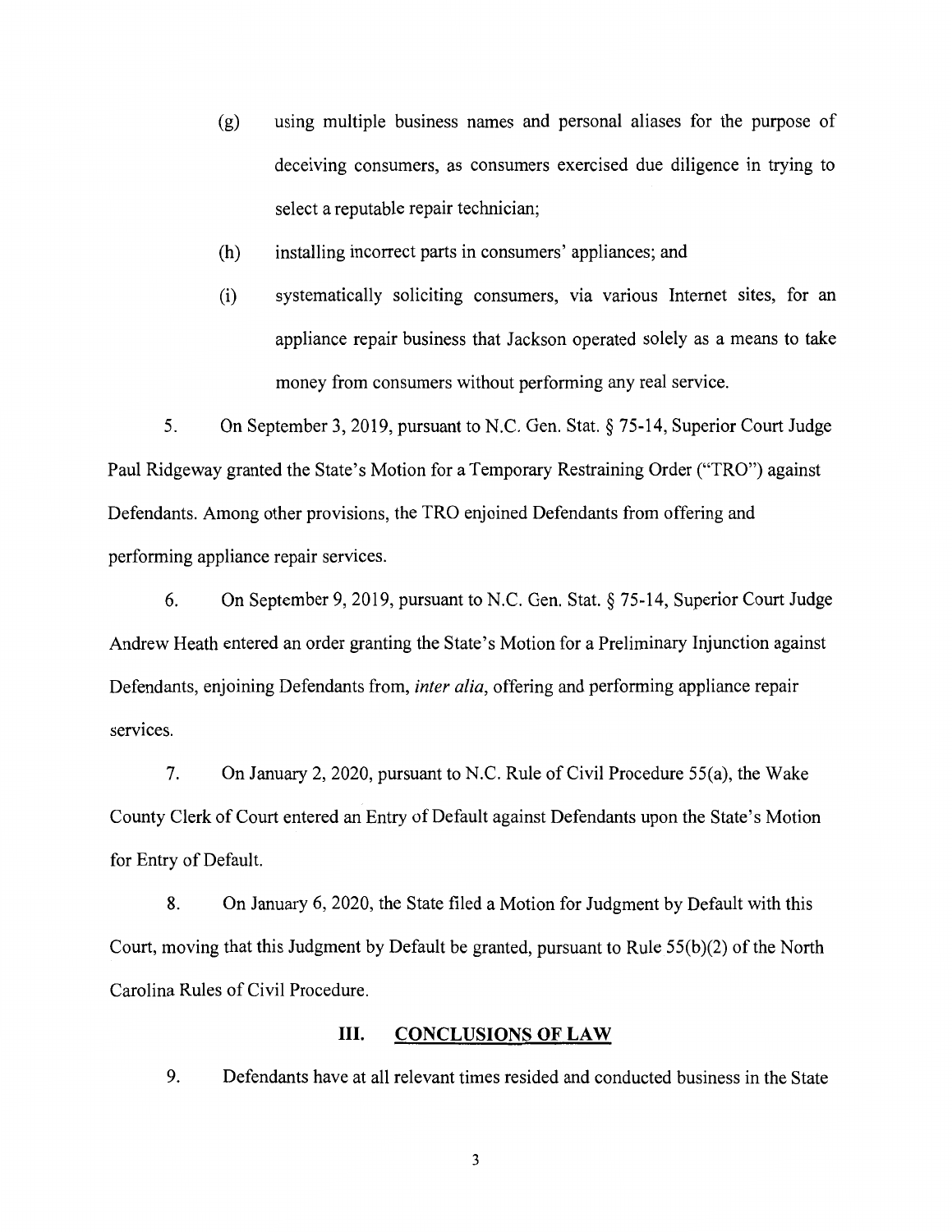of North Carolina.

10. This Court has jurisdiction over the parties and the subject matter of this action.

11. Defendants were properly served process in accordance with N.C.R. Civ. P. 4. and N.C. Gen. Stat. § 1-75.10(a)(2).

12. Defendants have failed to file an answer to the Complaint filed on August 28, 2019, and thus, all of the allegations made by the State in the Complaint are deemed admitted.

13. From the record in this case, the State has made a sufficient showing that Defendants have engaged in unfair and deceptive practices in violation of the North Carolina Unfair and Deceptive Trade Practices Act, N.C. Gen. Stat.§ 75-1.1, *et seq.* 

14. Defendants have failed to plead or to appear in this action, and are subject to a Judgment by Default as provided by N.C. Rule of Civil Procedure 55(b)(2).

15. The Complaint states a claim upon which relief may be granted. The conduct alleged in the Complaint is in or affecting commerce.

16. Defendants are not infants, or incompetent persons, or otherwise under a disability.

17. Defendants are liable to the State for the relief requested by reason of the facts shown in the Complaint filed in this action.

18. This Court concludes that good and sufficient cause exists for entry of this Judgment by Default, pursuant to N.C. Gen. Stat.§ 75-1, *et seq.* and N.C. Rule of Civil Procedure 55(b).

#### **IV. PERMANENT INJUNCTIVE RELIEF**

**IT IS THEREFORE ORDERED** that Defendants and/or their businesses, agents, employees, and corporate successors or assigns, and any persons acting in concert with them are

4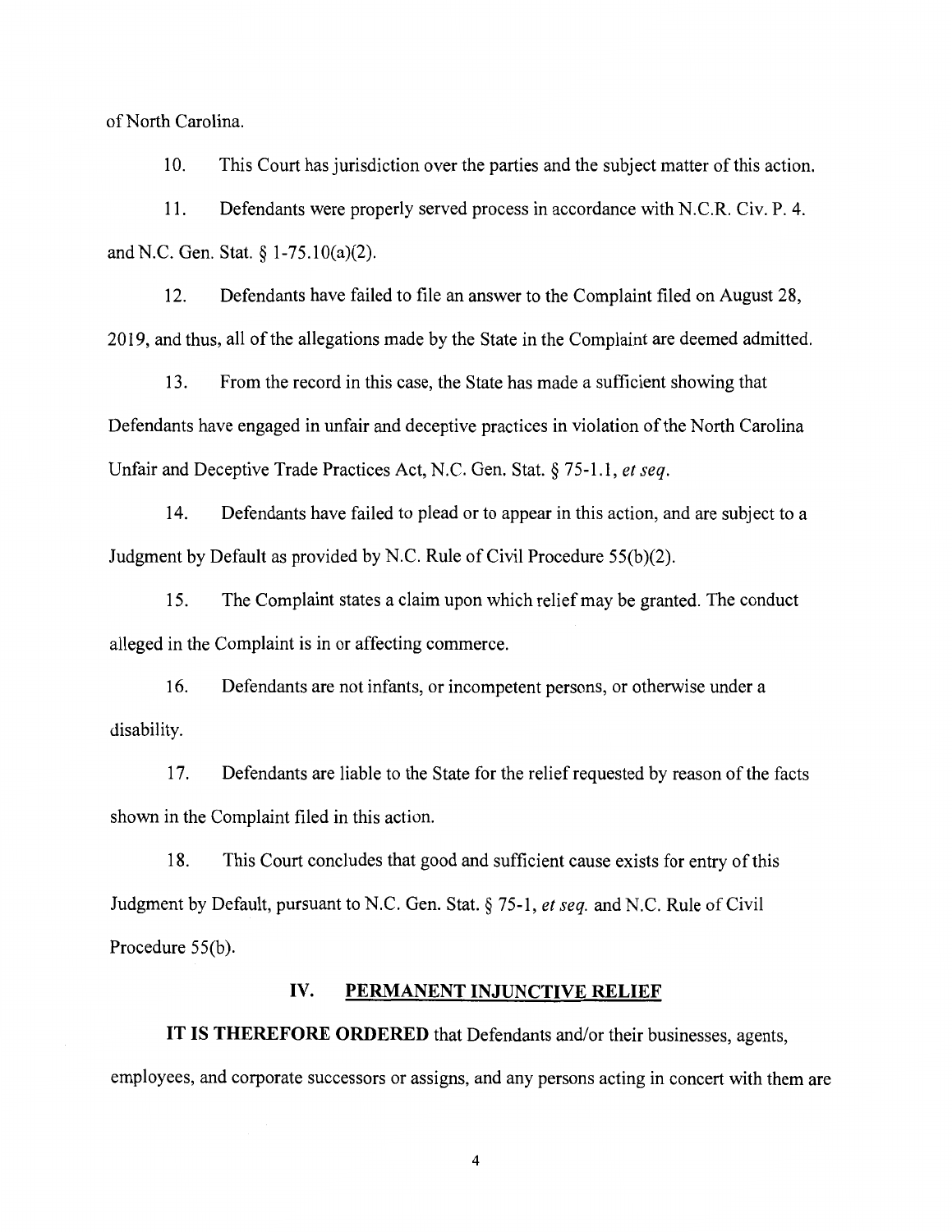hereby permanently restrained and enjoined from engaging in acts and practices prohibited by North Carolina's Unfair and Deceptive Trade Practices Act, N.C. Gen. Stat.§ 75-1.1 *et seq.*  Further, Defendants and such entities and/or persons are hereby permanently restrained and enjoined from the following:

- (1) performing or purporting to perform appliance repair services;
- (2) advertising, offering, or soliciting business for the purpose of performing or purporting to perform appliance repair services;
- (3) engaging in the acts and practices listed in subparagraphs (a) through (i) of paragraph 4 above; and
- (4) collecting payment from consumers, directly or indirectly, for any appliance repair services, including payment for appliance parts.

#### **V. MONETARY RELIEF**

**IT IS FURTHER ORDERED** that Plaintiff State of North Carolina, pursuant to N.C.

Gen. Stat.§ 75-15.1, *et seq.,* shall have and recover consumer restitution from Defendants, in the amount of \$12,658.36, as set forth in Attachment A to this Judgment by Default;

**IT IS FURTHER ORDERED** that Plaintiff State of North Carolina, pursuant to N.C.

Gen. Stat.§ 75-15.2, shall have and recover from Defendants a civil penalty of five thousand dollars (\$5,000.00) for each violation of the Unfair and Deceptive Trade Practices Act, in the amount of \$110,000.00, as set forth in Attachment B to this Judgment by Default.

**SO ORDERED,** this the 10<sup>th</sup> day of February 2020 at  $f/$  **6**  $\frac{7}{9}$  a.m.

Hon.

SUPERIOR CO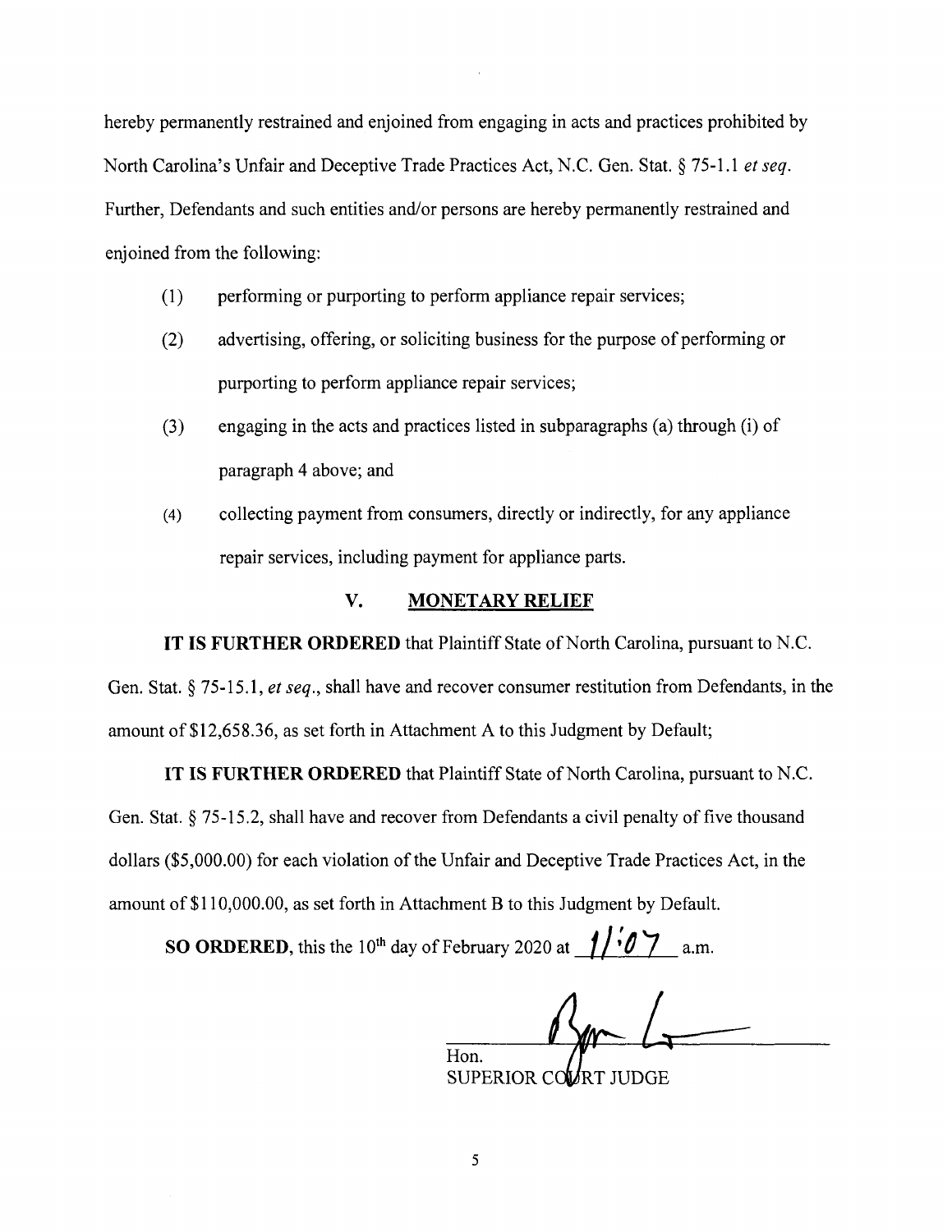# **ATTACHMENT A**

## **State v. John Jackson et al., 19 CV 011796**

|                         | <b>Complainant Name Restitution (Amount Lost)</b> |
|-------------------------|---------------------------------------------------|
| 1 Anderton, Shaunna     | \$285.00                                          |
| 2 Banks, Shawntoya      | \$411.00                                          |
| 3 Barry, Elizabeth      | \$325.15                                          |
| 4 Blakely, Herlicia     | \$289.99                                          |
| 5 Briggs, Colleen       | \$943.84                                          |
| 6 Carroll, George       | \$0.00                                            |
| 7 Cates, Donnell        | \$861.14                                          |
| 8 Chatham, Emily        | \$400.00                                          |
| 9 Creighton, Debra      | \$0.00                                            |
| 10 Eddy, Matilda        | \$2,827.67                                        |
| 11 Hamilton, Richard    | \$495.00                                          |
| 12 Harsh, Joshua        | \$254.77                                          |
| 13 Jacomb, Hillary      | \$379.20                                          |
| 14 Reese, Delores       | \$712.00                                          |
| 15 Rice, Lister Daniel  | \$518.24                                          |
| 16 Rissberger, Kathleen | \$328.25                                          |
| 17 Smithson, Beth       | \$1,466.51                                        |
| 18 Szabo, David         | \$300.00                                          |
| 19 Ventura, Carmela     | \$426.60                                          |
| 20 Ward, Pamela         | \$1,045.61                                        |
| 21 Whiteside, Tami      | \$99.99                                           |
| 22 Zales, David         | \$288.40                                          |
| <b>TOTAL</b>            | \$12,658.36                                       |